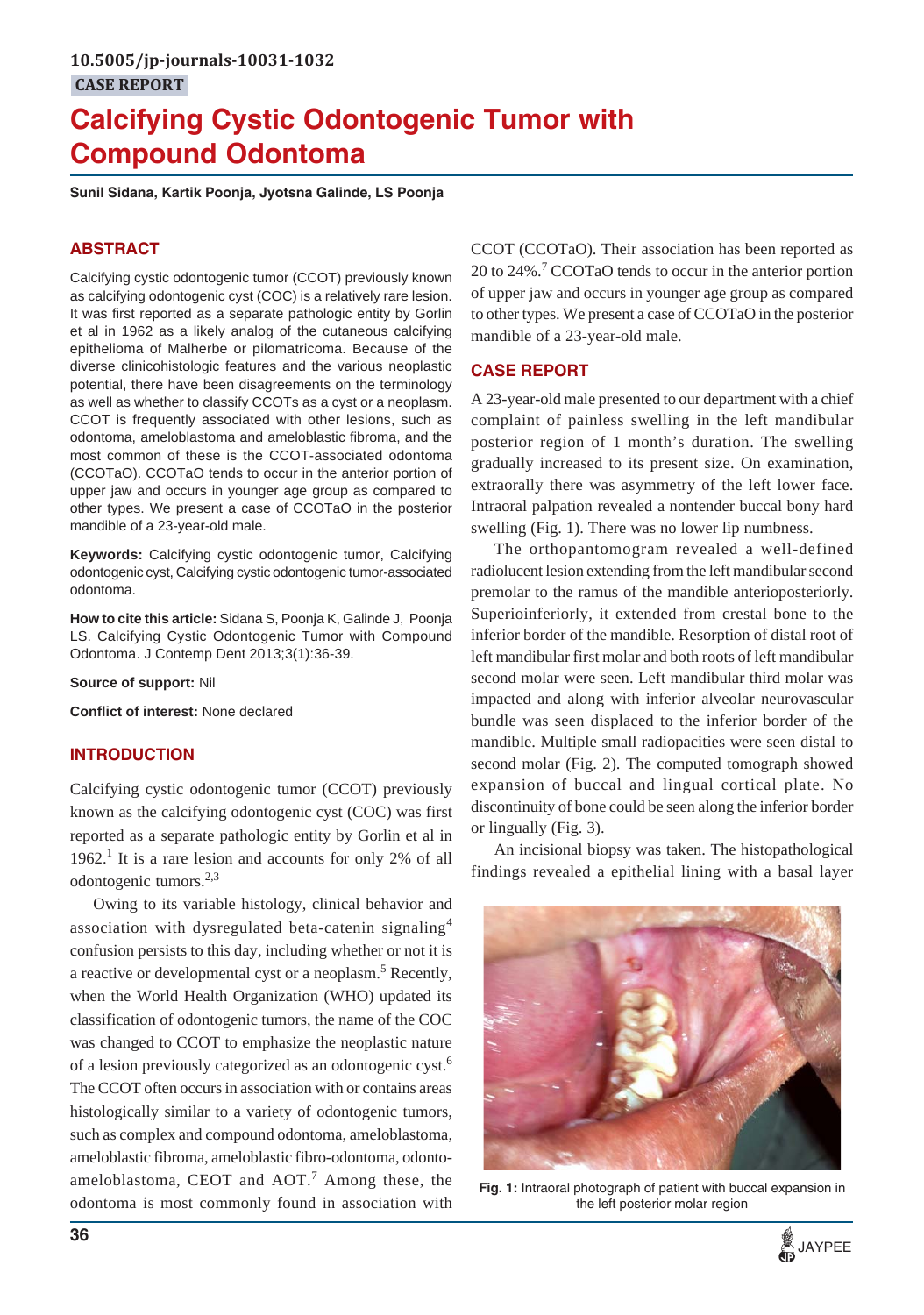*Calcifying Cystic Odontogenic Tumor with Compound Odontoma*

consisting of columnar cells with hyperchromatic polarized nuclei. The epithelium was of variable thickness. Above the basal layers were seen two to three layers of stellate reticulum like cells. Masses of ghost cells were seen in the epithelial lining and in the fibrous capsule (Fig. 4). Variable amounts of dentinoid and calcified material were also evident. Histological diagnosis of CCOT was made. Under general anesthesia, through intraoral approach, the lesion was enucleated (Figs 5 and 6). Lower left second premolar, first and second molars and impacted third molar were extracted. Hemostasis was achieved. The inferior alveolar neurovascular bundle was identified lying on the lower border of mandible and saved. Closure was done using 3-0 vicryl. The specimen was sent for histopathology.

Histopathologically, the lining was again confirmed to be of CCOT. The multiple radiopacities which were seen on the radiograph were histologically found to consist of multiple denticles with enamel, dentin and pulp arranged in a tooth-like pattern (Fig. 7). A final diagnosis of calcifying cystic odontogenic tumor with compound odontoma was made. Postoperatively, there was dehiscence of the suture line. An acrylic plug was given to keep the opening patent and regular irrigation and follow-up was done. At 1 year follow-up, there is good bony healing with no evidence of recurrence (Fig. 8).

## **DISCUSSION**

COC was first described by Gorlin et al as COC in 1962. WHO reclassified it as a tumor in 1992. It was renamed as CCOT in 2005. Due to the diverse clinicohistologic features and the various neoplastic potential, there have been disagreements on the terminology as well as whether to classify CCOTs as a cyst or a neoplasm. Adding to the confusion is the finding that the CCOT has been associated



**Fig. 2:** OPG shows a well-defined radiolucent lesion extending from the left second premolar to the ramus of the mandible. Root resorption of first and second molar is seen with third molar displaced to the lower border. Also seen are multiple small radiopaque masses in the ramus of the mandible



**Fig. 4:** Low power photomicrograph showing epithelial lining with columnar basal cells, stellate reticulum like cells and scattered ghost cells



**Fig. 3:** Axial CT scan showing bony expansion with multiple small radiopaque masses in the ramus of the mandible



**Fig. 5:** Part of the enucleated lining and extracted tooth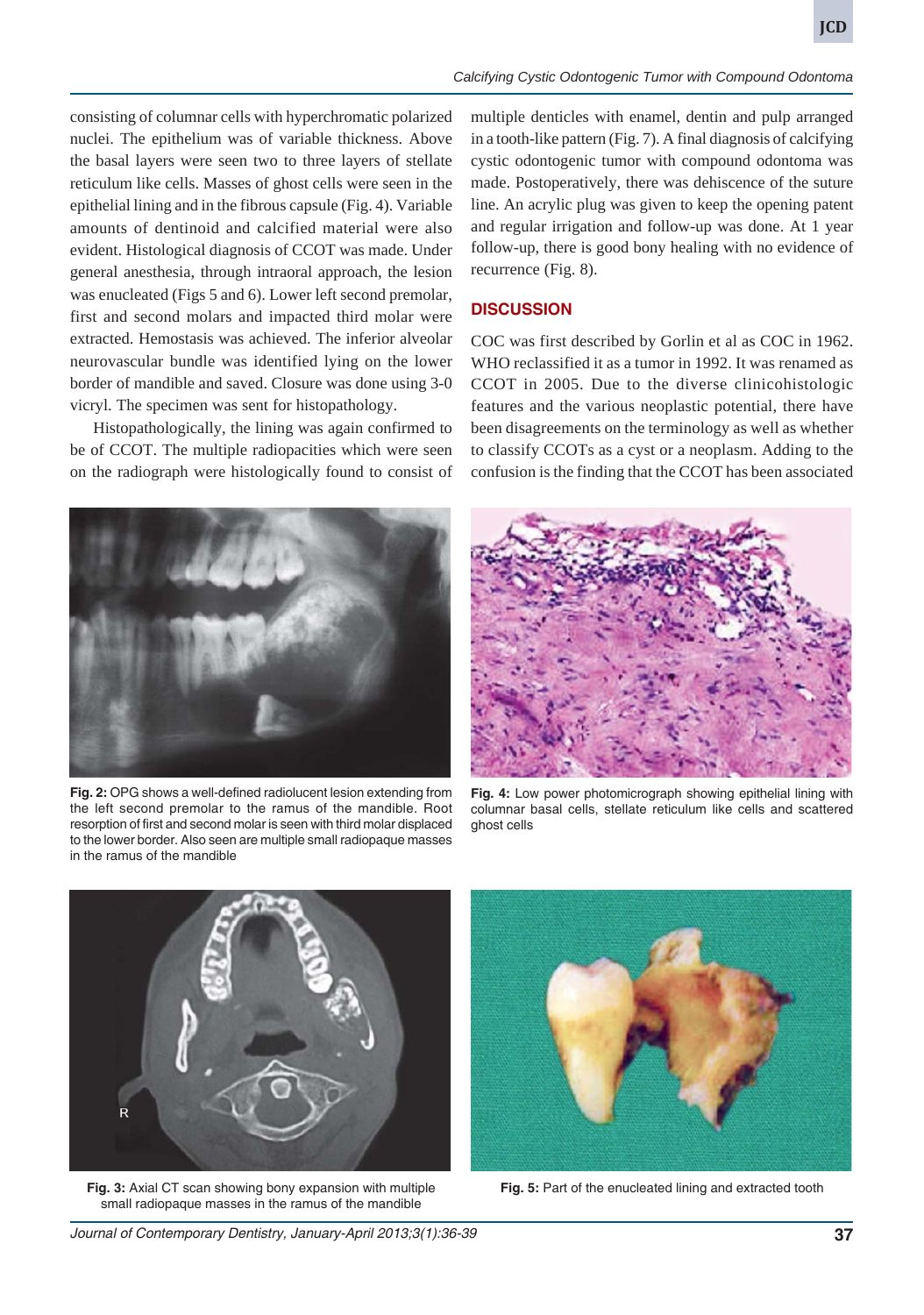with dysregulated Wnt/-catenin signaling.<sup>4</sup> Wnt is a glycoprotein ligand for frizzled, a receptor that, when activated, promotes translocation of catenin to the nucleus where it activates the transcription factor T-cell factor/ lymphoid enhancer factor and a number of other Wnt target genes that favor cell-cycle progression. The constitutive activation of catenin/TCF-mediated transcription is known



**Fig. 6:** The enucleated denticles



**Fig. 7:** High power photomicrograph showing formation of enamel matrix around two denticles containing dentin and pulp. Ghost cells seen in the vicinity



**Fig. 8:** Postoperative OPG at 1 year follow-up showing good bony healing

to play a role in human oncogenesis and may be important in the development of CCOTs as well. It is therefore possible that the CCOT is a 'cystic neoplasm,' a belief reflected in the change of the name to CCOT and a new classification from odontogenic cyst to odontogenic tumor by the  $WHO.<sup>6</sup>$ 

The evidence suggesting neoplastic nature of the CCOT is as follows:

- 1. The CCOT is not always cystic and approximately 13% (Praetorius et al) $8$  and 17% (Mcgowan and Browne) of CCOTs have been reported as solid lesions. In some cases, microcyst formation is also found as seen in cases of ameloblastoma. Therefore, Fejerskov and Krogh have interpreted the lesion as a tumor or hamartoma with a marked tendency for cystic degeneration.
- 2. The CCOT shows histologic features similar to other odontogenic tumors. In some cases, the epithelium shows resemblance to ameloblastoma.
- 3. The biologic behavior of the CCOT is similar to odontogenic tumors. For instance, it shows root resorption in 13 to 50% of CCOTs. Marked resorption is also seen in some cases. These features are seldom found in a cyst. Erosion of bony cortices and a moderate amount of bone destruction are also occasionally seen in CCOT. Taking the non-neoplastic type of the lesion in mind many names have been proposed, calcifying ghost cell odontogenic tumor, cystic calcifying odontogenic tumor and dentinogenic ghost cell tumor although the last name is restricted to the noncystic type.

Moreover, CCOT is frequently associated with other lesions, such as odontoma, ameloblastoma and ameloblastic fibroma, and the most common of these is the CCOTaO.<sup>7,9</sup> Gold was the first to describe CCOT with compound odontoma in 1963. It is well known that odontomas are not infrequently associated with CCOT. Their association has been reported as 20 to 24%, whereas some have reported a higher frequency of association. A consensus still lacks on the classification of CCOTaO either as a separate type of CCOT, i.e. combined odontogenic lesion with some proliferative potential or as a subtype of nonproliferative simple unicystic type of CCOT.<sup>7</sup> Hirshberg analyzed 52 cases of CCOTaO and proposed CCOTaO to be regarded as a separate entity and suggested the term 'odontocalcifying odontogenic cyst', due to the unique histologic features and its female predilection with the predominant distribution pattern to the maxilla.<sup>7</sup>

Several possibilities have been suggested for pathogenesis of CCOTaO:

- 1. Coincidental juxtaposition of CCOT and odontoma.
- 2. CCOT develops secondarily from the odontogenic epithelium that participates in the formation of odontoma.